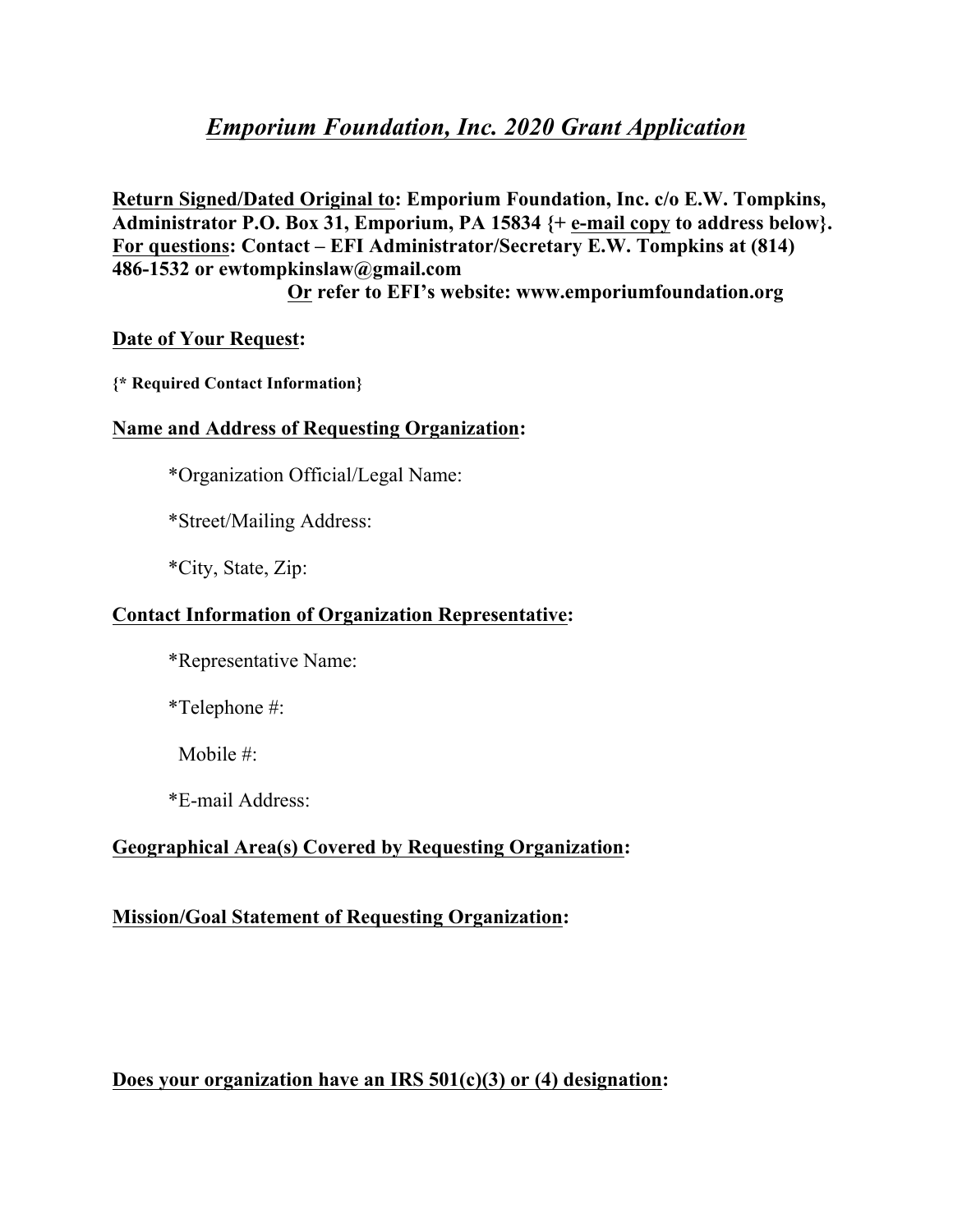*Page 2*

**Specific Purpose of Grant Request (Briefly describe the project/program and how it benefits a segment of the Cameron County population from an educational, or recreational, or health/safety/morals standpoint):**

**Specific Amount of Grant Request with budget details/estimates (you may attach separately). Include your organization's starting balance, fundraising efforts and anticipated revenue:**

**If your organization has made application to other sources for funding of this particular project/program, please indicate those other sources and the amounts requested, and the amounts received or approved to date:**